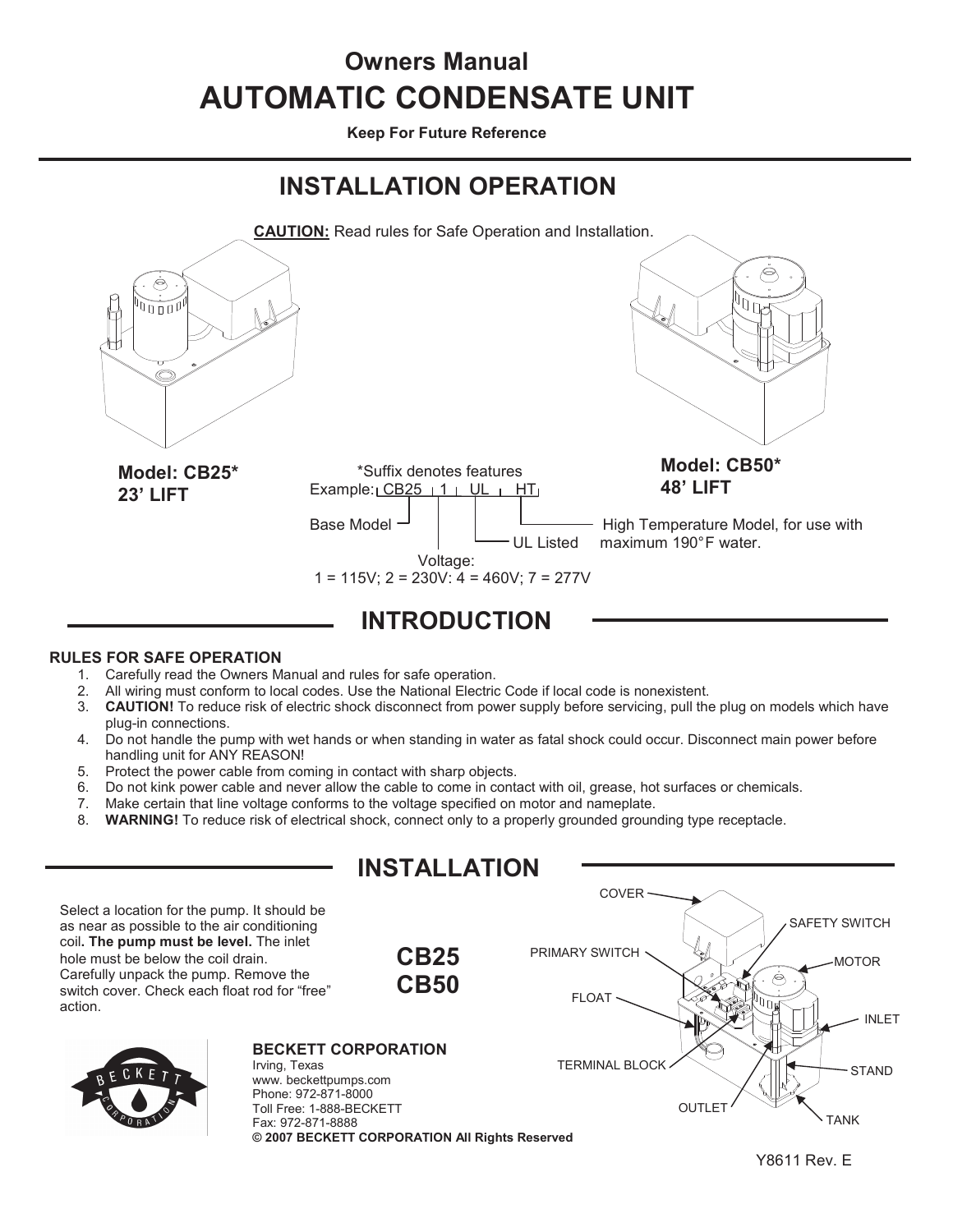

**WARNING** 

#### **Turn the electric power off at the fuse box before making any line voltage connections.**



To test safety float switch, temporarily stop flow of discharge line by sharply bending vinyl tubing. Pour more water into pump inlet. Water level will rise beyond high level of control float until safety float switch breaks the "Y" thermostat circuit shutting down air conditioner condensing unit. Unbend the tube and the pump will empty the entire sump. Replace inlet line into pump inlet.

## **MAINTENANCE AND TROUBLE SHOOTING**

- 1. Remove dirt that may collect in bottom sump.<br>2. Look at vinyl DISCHARGE LINE to see that it
- 2. Look at vinyl DISCHARGE LINE to see that it is open and water can pass through freely.<br>3. Always replace cover to keep electrical parts clear of dust and grime.
- Always replace cover to keep electrical parts clear of dust and grime.
- 4. See item 7 of Introduction.

#### **LIMITED WARRANTY**

These Beckett pumps are warranted to the user against defective material and workmanship under normal use, for a period of 1 year from the date of purchase by the original purchase. All other Beckett products are warranted to the user against defective material and workmanship for 3 months from the date of purchase. Replacement liability in all events is limited to the replacing or repairing at Beckett's sole discretion of any part or parts, which are defective in material or workmanship. Proof of purchase is required on all claims in the form of invoice copy, sales ticket, etc.

APPLICATION: Warranty covers only properly installed and maintained units. Warranty is limited to applications pumping fresh water at temperatures of 32°-98°F (0°-36°C), with a pH range of 5 to 9. Beckett Corporation must approve other liquid applications and extreme temperature uses in advance in writing.

ADMINISTRATION: Warranty claims must be made by returning the defective part, freight prepaid, along with proof of purchase, to: Beckett Corporation, Customer Care Dept., Irving, TX. Phone authorization is required prior to returning merchandise (972-871-8000). All items returned will be inspected to determine cause of failure before warranty is approved.

INSTALLATION and/or REMOVAL CHARGES: Warranty does not cover any costs associated with the installation or removal of products subject to warranty claims.

DISPOSITION: Beckett will make a good-faith effort for prompt disposition regarding any item in warranty, which proves to be defective. If products were damaged in transit, please file a claim with the carrier.

DISCLAIMER: Any oral statements about the product made by the seller, the manufacturer, the representatives or any other parties, do not constitute warranties, should not be relied upon by the user, and are not part of the contract for sale. Seller's and manufacturer's only obligation and buyer's and user's only remedy, shall be for the manufacturer to either replace and/or repair at the manufacturer's sole discretion the Beckett product as described above. Neither seller nor the manufacturer shall be liable for any injury, loss or damage, direct, incidental or consequential (including, but not limited to, incidental or consequential damages for lost profits, lost sales, injury to person or property, or any other incidental or consequential loss), arising from any cause whatsoever, no matter whether based upon warranty, contract, negligence or other misuse, and the buyer and user agree that no other remedy shall be available to them. Before using, the buyer and user shall determine the suitability of the product for the intended use, and assumes all risk and liability whatsoever in connection herewith. The warranty and remedy described in this limited warranty is an EXCLUSIVE warranty and remedy. IN LIEU of any other warranty or remedy, expressed or implied, which other warranties and remedies are hereby expressly EXCLUDED, including but not limited to any implied warranty of MERCHANTABILITY OR FITNESS FOR A PARTICULAR PURPOSE. This Warranty gives buyer and user specific legal rights, and buyer and user may also have other rights that vary from state to state. Some states do not allow the exclusion or limitations of incidental or consequential damages, so the above limitation or exclusion may not apply to you.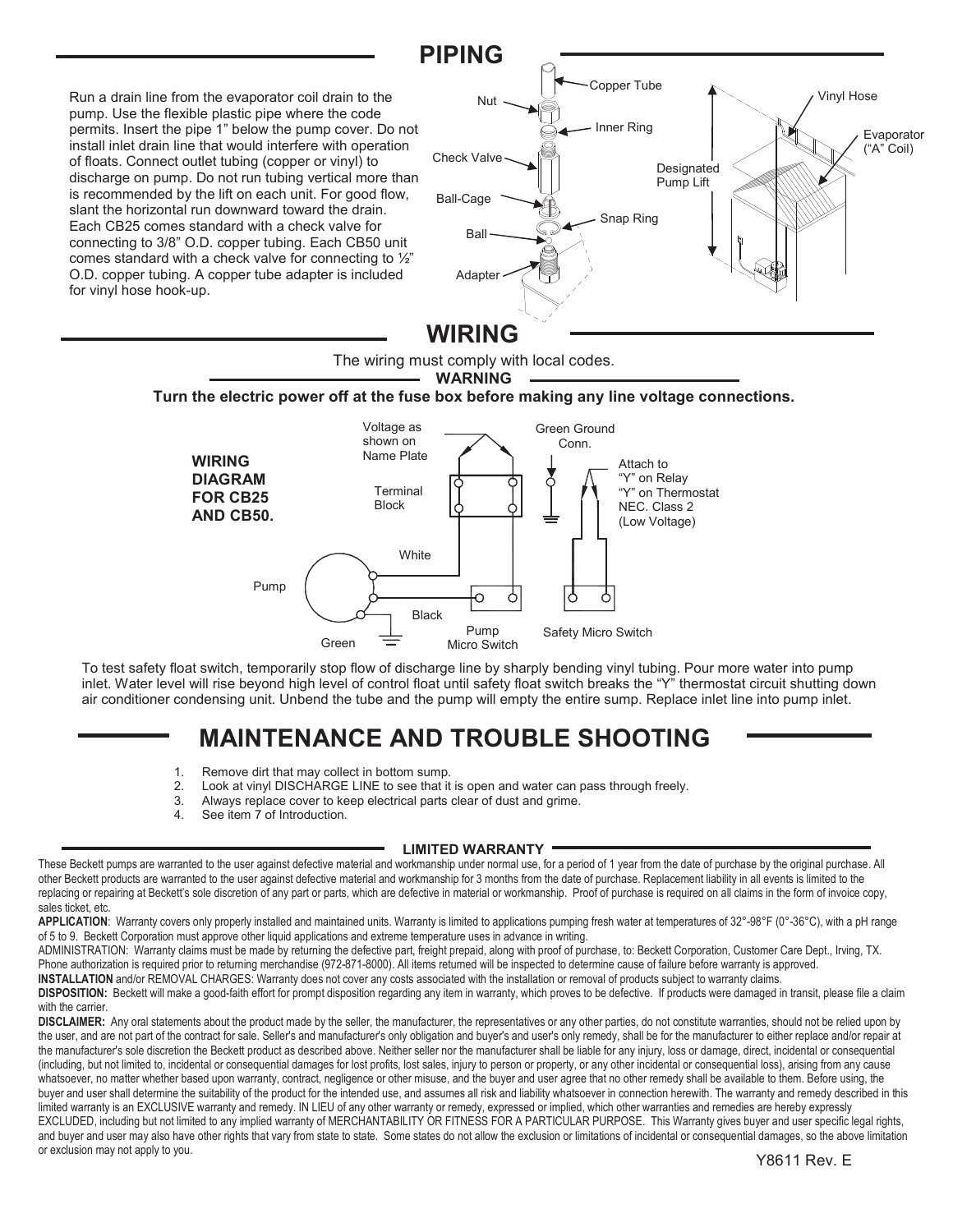# **Manuel du propriétaire POMPE À CONDENSATS AUTOMATIQUE**

**À conserver pour référence ultérieure** 

## **OPÉRATION D'INSTALLATION**

**ATTENTION!** Lire attentivement les directives pour s'assurer d'un fonctionnement et d'une installation sécuritaires.





N° de modèle CB25\*<br>**ÉLÉVATION DE 7 01 M** N° <sup>the Suffixe dénotes des dispositifs **ÉLÉVATION DE 14.63 M**</sup> **ÉLÉVATION DE 7.01 M** 

Exemple:  $|CB25| 1 | UL$  HT

De base Modèle

 Est homologué UL Tension:

 $1 = 115V$ ;  $2 = 230V$ ;  $4 = 460V$ ;  $7 = 277V$ 

# **N° de modèle CB50\***

Modèle À Hautes Températures, pour l'usage avec le maximum l'eau de 87° C.

## **INTRODUCTION**

#### **DIRECTIVES DE FONCTIONNEMENT SÉCURITAIRE**

- 1. Lire attentivement le Manuel du propriétaire et les directives de fonctionnement sécuritaire, au risque de causer des blessures ou des dommages.
- 2. Tout câblage doit respecter la réglementation locale. En cas de silence, s'en reporter au Code électrique national des États-Unis.
- 3. **ATTENTION !** Pour réduire le risque d'électrocution, couper l'alimentation avant d'effectuer le service courant et débrancher les fiches des prises, le cas échéant.
- 4. Ne pas manipuler la pompe les mains mouillées ou lorsqu'on se tient dans l'eau au risque de recevoir une décharge électrique fatale. Couper l'alimentation principale avant de manipuler l'appareil POUR QUELLE QUE RAISON QUE SOIT!
- 5. Protéger le cordon électrique pour éviter qu'il entre en contact avec des objets tranchants.
- 6. Ne pas plier le cordon et éviter qu'il entre en contact avec de l'huile, de la graisse, des surfaces chaudes ou des produits chimiques.
- 7. S'assurer que la tension sectorielle se conforme à la celle précisée sur le moteur et la plaque signalétique.
- 8. **MISE EN GARDE!** Raccorder unique ment à une prise correctement mise à la terre port réduire le risque d'électrocution.



Fax: 972-871-8888 **© 2007 BECKETT CORPORATION All Rights Reserved**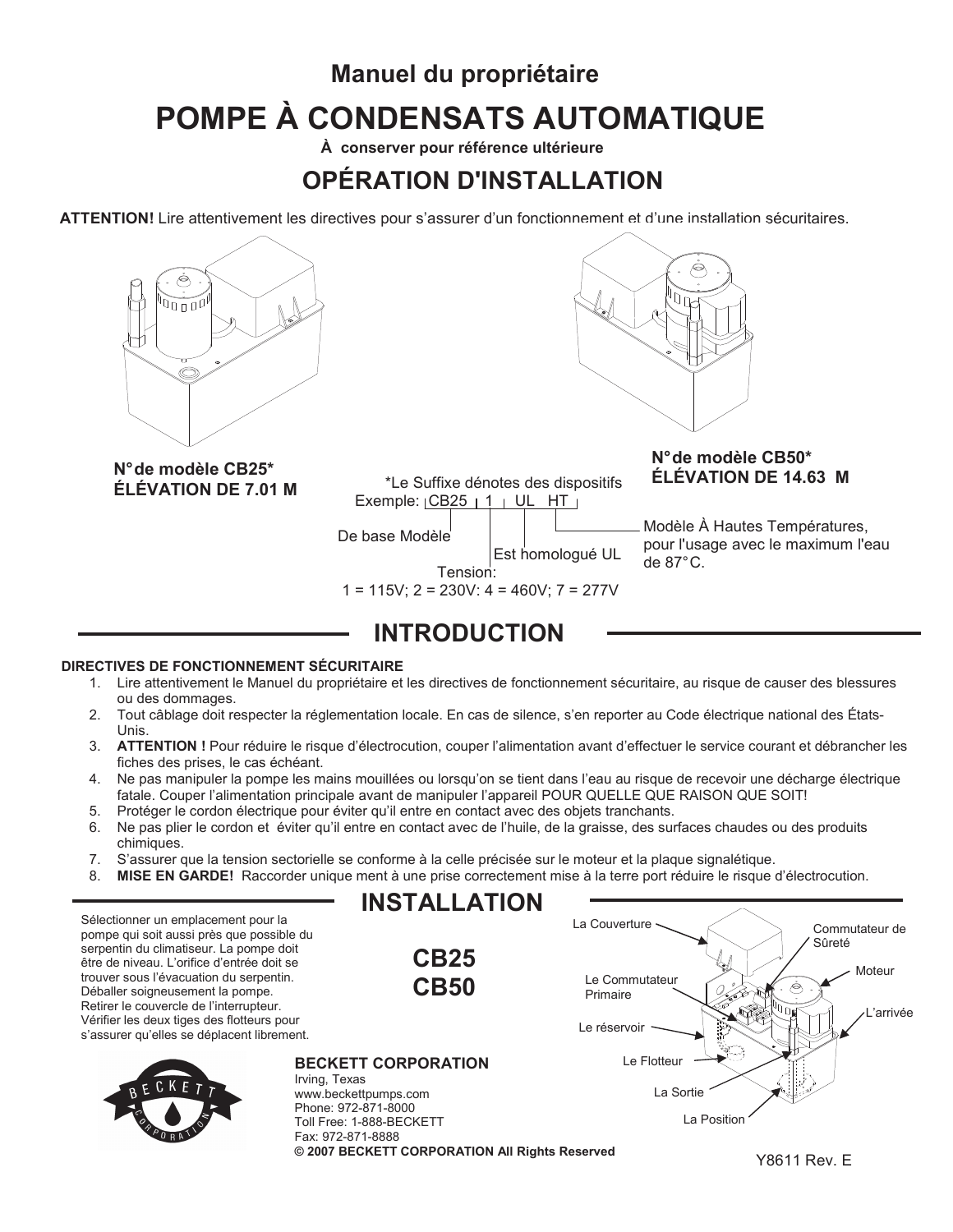### **TUYAUTERIE**

Installer une tuyauterie de purge reliant l'évaporateur à la pompe. Utiliser un tube de plastique flexible là où la réglementation le permet. Insérer le tube 2,5 cm (1 po) sous le couvercle de la pompe. Ne pas installer une tuyauterie d'évacuation à l'entrée qui nuirait au fonctionnement des flotteurs. Raccorder le tube ou le tuyau de sortie (cuivre ou vinyle) à l'évacuation de la pompe. Ne pas l'incliner verticalement sur une longueur excédant la capacité d'élévation de la pompe. Pour obtenir un débit adéquat, incliner la tuyauterie horizontalement vers la bouche d'évacuation. Chaque appareil de CB25 est offert avec un clapet anti-retour standard de CU7. Chaque appareil de CB50 est offert avec un clapet anti-retour standard de CU2. Un adaptateur de cuivre est inclus pour la liaison de tube de vinyle.



## **CÂBLAGE**

Le câblage doit respecter la réglementation locale.

**MISE EN GARDE** 

**Couper l'alimentation au niveau de la boîte à fusibles avant d'effectuer les raccordements de tension sectorielle.** 



Pour essayer l'interrupteur de flotteur de sécurité, plier fermement le tube de vinyle pour interrompre temporairement le débit de la tuyauterie d'évacuation. Verser davantage d'eau dans l'entrée de la pompe. Le niveau d'eau s'élève alors au-delà du niveau élevé du flotteur de commande, jusq'a ce qu'il interrompe le circuit <<Y>> du thermostat, éteignant l'unité de condensation du climatiseur. Déplier le tube et la pompe videra le réservoir d'épuisement au complet. Replacer la tuyauterie d'entrée dans l'entrée de la pompe.

#### **ENTRETIEN ET DÉPANNAGE**

- 1. Éliminer la saleté pouvant s'accumuler au fond du réservoir d'épuisement.<br>2. Examiner la TUYAUTERIE D'ÉVACUATION pour s'assurer qu'elle est ouv
	- 2. Examiner la TUYAUTERIE D'ÉVACUATION pour s'assurer qu'elle est ouverte et que l'eau y circule librement.
- 3. Toujours replacer le couvercle pour éviter que les composantes électriques n'accumulent de la poussière ou de la souillure.<br>4. Se reporter au paragraphe 7 de l'introduction
- Se reporter au paragraphe 7 de l'introduction.

#### **GARANTIE LIMITEE**

Toutes les pompes de Beckett sont garanties à l'utilisateur contre tout défaut de matière ou vice de fabrication en condition normale d'utilisation durant une période de 1 an à compter de la date d'achat par l'acheteur initial. Tous les autres produits de Beckett sont garantis à l'utilisateur contre tout défaut de matière ou vice de fabrication pour une période de trois mois à compter de la date d'achat. Peu importe les circonstances, l'obligation de remplacement se limite au remplacement ou à la réparation, laissés à l'entière discrétion de Beckett, de toute pièce présentant un défaut de matière ou un vice de fabrication. Pour toute réclamation, une

preuve d'achat est exigée, qu'il s'agisse d'une facture, d'un coupon de caisse, etc.<br>**PORTÉE DE LA GARANTIE :** La garantie couvre uniquement les pompes qui auront été correctement installées et entretenues. La garantie ne température allant de 0 °C à 36 °C (32 °F à 98 °F), dont le pH se situe entre 5 et 9. Avant d'utiliser la pompe pour pomper d'autres liquides ou des liquides à des températures élevées, il faut recevoir au préalable l'autorisation écrite de Beckett Corporation

ADMINISTRATION : Pour faire valoir la garantie, retourner le produit défectueux, port payé, accompagné de la preuve d'achat à l'adresse suivante : Beckett Corporation, Customer Care Dept., Irving, TX. Avant de retourner un article, une autorisation doit être obtenue au téléphone (972- 871-8000). Toute les articles retournés seront vérifiés afin de déterminer la cause de la défectuosité et de vérifier s'ils sont couverts par la garantie.

FRAIS D'INSTALLATION ou d'ENLÉVEMENT : La garantie ne couvre pas les frais reliés à l'installation ou à l'enlèvement des articles faisant l'objet d'une réclamation dans le cadre de la garantie. REGLEMENT : Beckett agira de bonne foi pour remplacer ou réparer rapidement tout article couvert par la garantie qui aura été jugé défectueux. Si un article est endommagé durant l'expédition, veuillez présenter une réclamation auprès du transporteur.

peuvent bénéficier de droits qui varient selon les états ou les provinces. Certains états ou provinces ne permettent pas d'exclure ou de limiter la responsabilité dans le cas de domm**à/@@qin¢ciRæ cons**ecutifs, il est EXCLUSION DE RESPONSABILITÉ : Toute déclaration orale émise par le vendeur, le fabricant, les représentants ou par toute autre partie ne fait aucunement partie de la présente garantie, ni du contrat de vente et ne peut être invoquée par l'utilisateur. En cas de défectuosité, les obligations du vendeur ou du fabricant et les droits de l'utilisateur se limiteront au remplacement ou à la réparation de l'article, et ce, à la seule discr fabricant du produit, Beckett, tel que stipulé plus haut. Ni le vendeur ni le fabricant ne peuvent être tenus responsables des blessures, pertes ou dommages, que ces derniers soient directs, indirects ou consécutifs (y compris, mais sans limiter la portée générale de ce qui suit, les dommages entraînés par la perte de profits, la perte de ventes, les blessures ou les dégâts matériels ou toute autre perte indirecte ou consécutive) quelle que soit la cause, que cette dernière découle de la garantie, du contrat, d'une négligence ou d'une utilisation abusive, l'acheteur et l'utilisateur reconnaissent qu'ils ne disposent d'aucun recours. Avant d'utiliser le produit, l'acheteur et l'utilisateur doivent déterminer si le produit convient à l'usage qu'ils prévoient en faire et assumer tous les risques et responsabilités en découlant. La garantie et le recours décrits dans la prés représentent la seule et unique garantie et REMPLACENT toute autre garantie ou recours, exprès ou implicites, qui sont EXCLUS en vertu des présentes, y compris, sans limitation, toute garantie implicite quant à la QUALITÉ MARCHANDE ET AU CARACTÉRE ADÉQUAT POUR UN USAGE PARTICULIER du produit. Cette garantie donne à l'acheteur et à l'utilisateur des droits spécifiques, cependant l'acheteur et l'utilisateur donc possible que les restrictions ou exclusions de la présente ne vous concernent pas.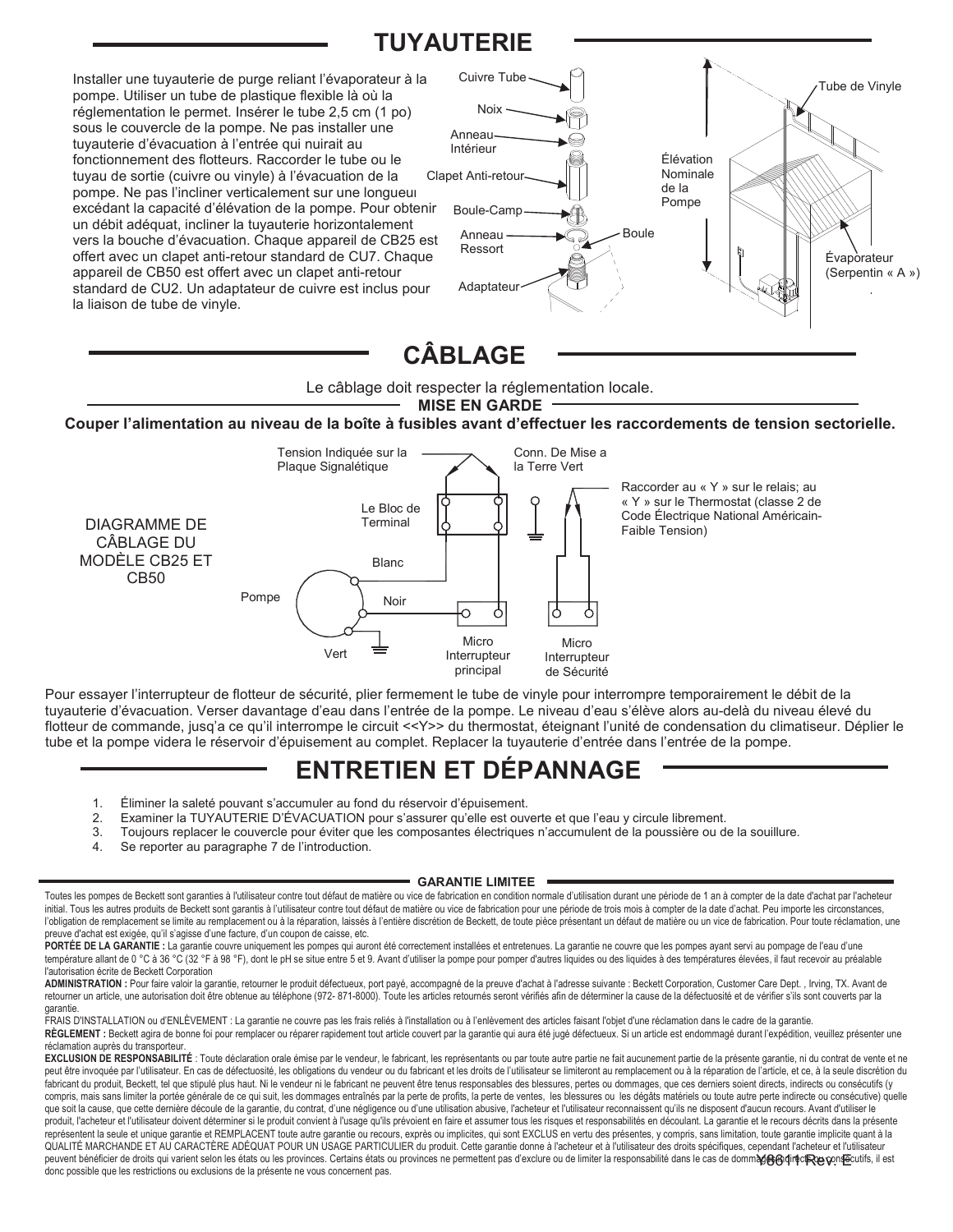# **Manual del usuario BOMBA AUTOMÁTICA DE CONDENSADO**

**Guarde este manual como futura referencia** 

## **INSTALACIÓN Y OPERACIÓN**

**PRECAUCIÓN**: Lea cuidadosamente todas las instrucciones para una instalación y operación segura.



- **NORMAS PARA OPERACIÓN SEGURA**
	- 1. Lea cuidadosamente el Manual del Usuario y las reglas para operación segura. Si no sigue las reglas de operación segura y las instrucciones, podría causar lesiones personales o daños a propiedad.
	- 2. Todo el alambrado debe estar en conformidad con los códigos locales. Si no existe un código local, use el Código Eléctrico Nacional.
	- 3. ¡**PRECAUCIÓN!** Para Reducir el riesgo de choque eléctrico, desconecte el suministro de energía antes de darle servicio. En los modelos que tienen una conexión de enchufe, desenchúfela.
	- 4. No maneje la bomba con las manos mojadas o con los pies en agua, debido a que podría ocurrir un choque eléctrico fatal. ¡Desconecte el tablero principal antes de manejar la unidad por **CUALQUIER RAZÓN**!
	- 5. Proteja El cable de potencia del contacto con objetos filudos.
	- 6. No doble el cordón de energía y jamás permita que el cable esté contacto con aceite, grasa, superficies calientes o químicos.
	- 7. Asegúrese de que la línea esté en conformidad con el voltaje especificado en el motor y en la placa.
	- 8. ¡**ADVERTENCIA!** para reducir el riesgo de choque eléctrico, conéctela solamente a una toma de corriente propiamente conectada a tierra.

## **INSTALACIÓN**

**CB25 CB50**

Seleccione un lugar para la bomba. Debe estar lo más cerca posible al serpentín del aire acondicionado. La bomba tiene que estar nivelada. El agujero de entrada de la bomba debe por debajo del nivel de drenaje del serpentín.

Desempaque la bomba cuidadosamente. Remueva la cubierta del interruptor. Revise el rotor de cada flotador para ver si tiene acción libre.



#### **BECKETT CORPORATION**

Irving, Texas www.beckettpumps.com Phone: 972-871-8000 Toll Free: 1-888-BECKETT Fax: 972-871-8888 **© 2007 BECKETT CORPORATION All Rights Reserved**



Y8611 Rev. E